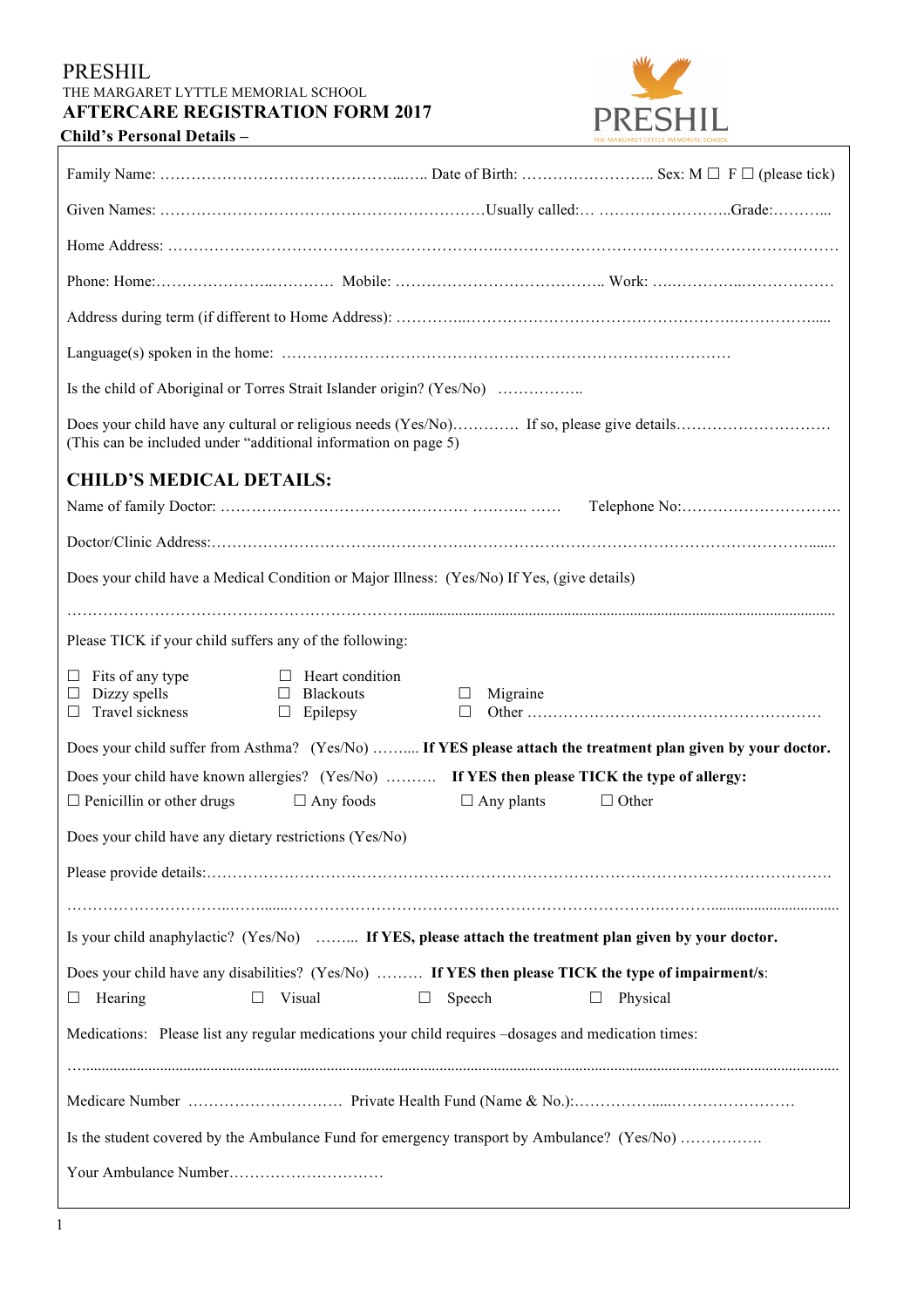### **CHILD'S IMMUNISATION RECORD**

| Has your child been immunised against the following? (please TICK Yes or No)                                                                                             |  |            |              |                |  |
|--------------------------------------------------------------------------------------------------------------------------------------------------------------------------|--|------------|--------------|----------------|--|
| MMR (Measles, Mumps, Rubella)                                                                                                                                            |  | <b>Yes</b> |              | No.            |  |
| Triple Antigen (Diphtheria/Tetanus/Pertussis)                                                                                                                            |  | <b>Yes</b> |              | N <sub>0</sub> |  |
| OPV (Oral Polio Vaccine – Sabin)                                                                                                                                         |  | <b>Yes</b> | H            | N <sub>0</sub> |  |
| Hepatitis B                                                                                                                                                              |  | <b>Yes</b> |              | N <sub>0</sub> |  |
| Hib (PedvaxHIB/HibTITER)                                                                                                                                                 |  | <b>Yes</b> |              | N <sub>0</sub> |  |
| <b>BCG</b>                                                                                                                                                               |  | <b>Yes</b> |              | N <sub>0</sub> |  |
| Meningococcal                                                                                                                                                            |  | <b>Yes</b> | $\mathsf{L}$ | N <sub>0</sub> |  |
| Chicken Pox (Varicella)                                                                                                                                                  |  | <b>Yes</b> |              | N <sub>0</sub> |  |
| Gardasil (Cervical Cancer Vaccine – HPV)                                                                                                                                 |  | <b>Yes</b> |              | N <sub>0</sub> |  |
| Other.                                                                                                                                                                   |  |            |              |                |  |
| Have you provided an up-to-date copy of the immunisation record?<br>If no, provide details by:                                                                           |  | <b>Yes</b> |              | N <sub>0</sub> |  |
| • Attaching a copy of the Immunisation Record from the Child Health Record Book OR<br>• Attaching a copy of the Immunisation record print-out from the local government. |  |            |              |                |  |

**BOOKING DETAILS** I would like to book: □ On a Casual Basis **OR**  $\Box$  On a Permanent Basis:  $\Box$  Monday  $\Box$  Tuesday  $\Box$  Wednesday  $\Box$  Thursday  $\Box$  Friday

| Weekly |  |
|--------|--|

 $\Box$  Fortnightly (Please tick appropriate boxes)

# **CONSENT TO MEDICAL ATTENTION**

**In the event of illness or injury to my child whilst attending the After School Care program I authorise the Coordinator the Principal or person in charge of my child, where the Coordinator, Principal or person in charge is unable to contact me, or it is otherwise impracticable to contact me to:**

- Consent to my child receiving such medical or surgical attention as may be deemed necessary by a medical practitioner;
- Administer such first aid as the Principal or staff member may judge to be reasonably necessary;
- Call an Ambulance if deemed necessary by a staff member.
- Transport child to hospital if deemed necessary by ambulance staff

|                            | )ate |  | Date. |  |
|----------------------------|------|--|-------|--|
| Names of Parents/Guardians |      |  |       |  |

| <b>CHILD CARE BENEFIT DETAILS</b>                                                                                                                                             |  |  |  |  |
|-------------------------------------------------------------------------------------------------------------------------------------------------------------------------------|--|--|--|--|
| Do you currently collect the Child Care Benefit? (Yes/No):                                                                                                                    |  |  |  |  |
|                                                                                                                                                                               |  |  |  |  |
|                                                                                                                                                                               |  |  |  |  |
| (To apply for the Child Care Benefit please contact your Family Assistance Office located at your Medicare office, go on line<br>to www.familyassist.gov.au or ring 136 150.) |  |  |  |  |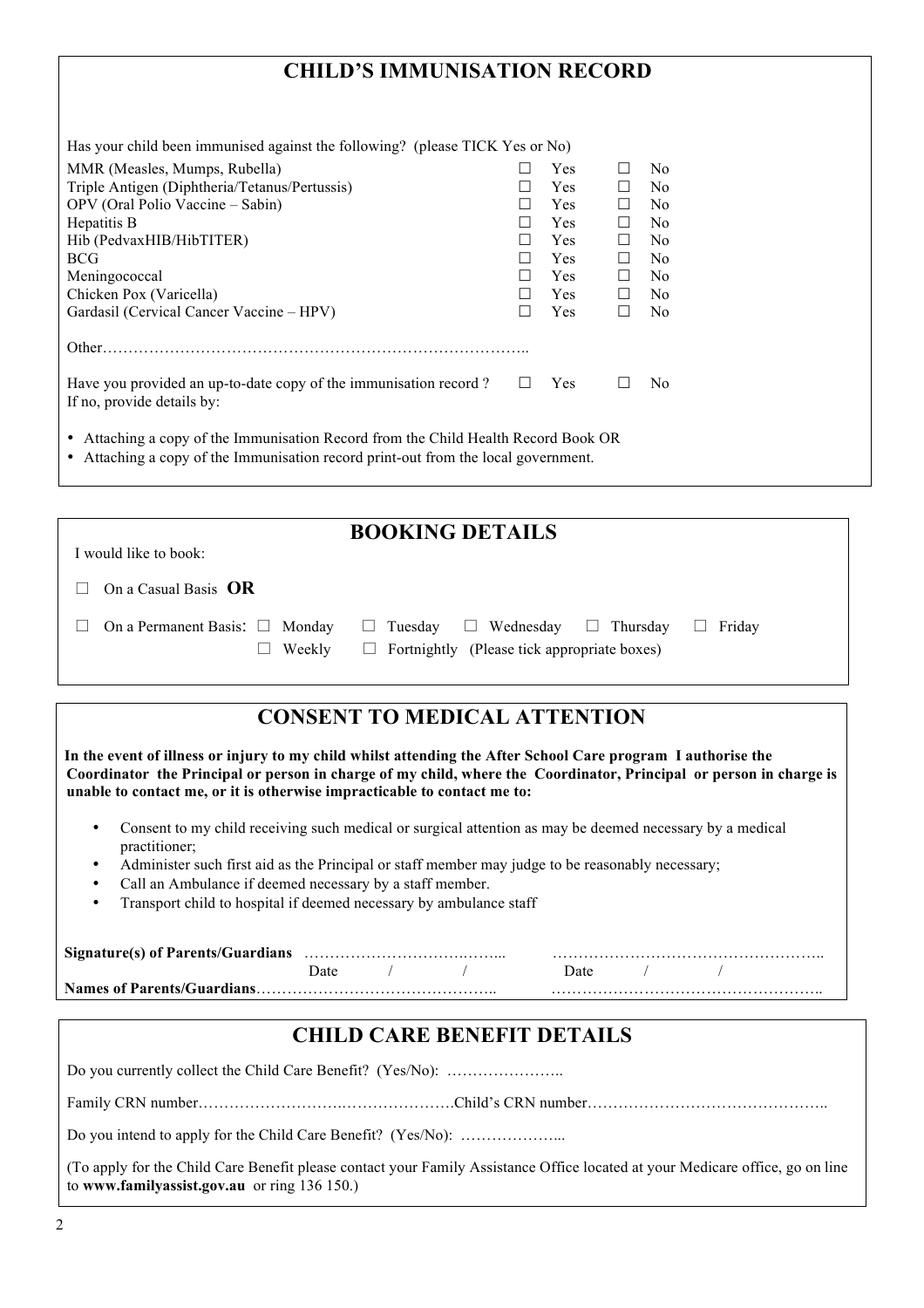#### **Parents/Guardian Information**

Please cross out what is not applicable

| Parent 1       | Parent 2       |
|----------------|----------------|
|                |                |
|                |                |
|                |                |
| <b>Address</b> | <b>Address</b> |
|                |                |
|                |                |
|                |                |
|                |                |
|                |                |
|                |                |
|                |                |
|                |                |
|                |                |
|                |                |

If time is spent between 2 residential addresses, please circle appropriate days at each

| M T W Th F Sa Su                                                                                                                                                                                                                                                                                                                                                      | W Th F Sa Su<br>M T                                                                                                                                                                                                                                                                                       |  |  |
|-----------------------------------------------------------------------------------------------------------------------------------------------------------------------------------------------------------------------------------------------------------------------------------------------------------------------------------------------------------------------|-----------------------------------------------------------------------------------------------------------------------------------------------------------------------------------------------------------------------------------------------------------------------------------------------------------|--|--|
| <b>EMERGENCY CONTACT INFORMATION INCLUDING OTHERS THAT</b><br><b>MAY BE ABLE TO COLLECT YOUR CHILD/REN</b><br>Please be assured we always try to contact parents first. There may be times when the child has an<br>accident, injury, trauma or illness and the parents or guardians cannot be contacted. To deal with these<br>situations, the school should notify: |                                                                                                                                                                                                                                                                                                           |  |  |
| <b>First authorised and/or Emergency Contact</b><br>to collect child/ren or authorise medication<br>(This includes authorising an educator to remove your<br>child from the program)                                                                                                                                                                                  | Second authorised and/or Emergency Contact<br>to collect child/ren or authorise medication<br>(This includes authorising an educator to remove your)<br>child from the program)                                                                                                                           |  |  |
|                                                                                                                                                                                                                                                                                                                                                                       |                                                                                                                                                                                                                                                                                                           |  |  |
|                                                                                                                                                                                                                                                                                                                                                                       |                                                                                                                                                                                                                                                                                                           |  |  |
|                                                                                                                                                                                                                                                                                                                                                                       |                                                                                                                                                                                                                                                                                                           |  |  |
|                                                                                                                                                                                                                                                                                                                                                                       | $(M) \hspace{0.05cm} \ldots \hspace{0.05cm} \ldots \hspace{0.05cm} \ldots \hspace{0.05cm} \ldots \hspace{0.05cm} \ldots \hspace{0.05cm} \ldots \hspace{0.05cm} \ldots \hspace{0.05cm} \ldots \hspace{0.05cm} \ldots \hspace{0.05cm} \ldots \hspace{0.05cm} \ldots \hspace{0.05cm} \ldots \hspace{0.05cm}$ |  |  |

**The School MUST BE notified of any changes to details contained in this Registration Form.**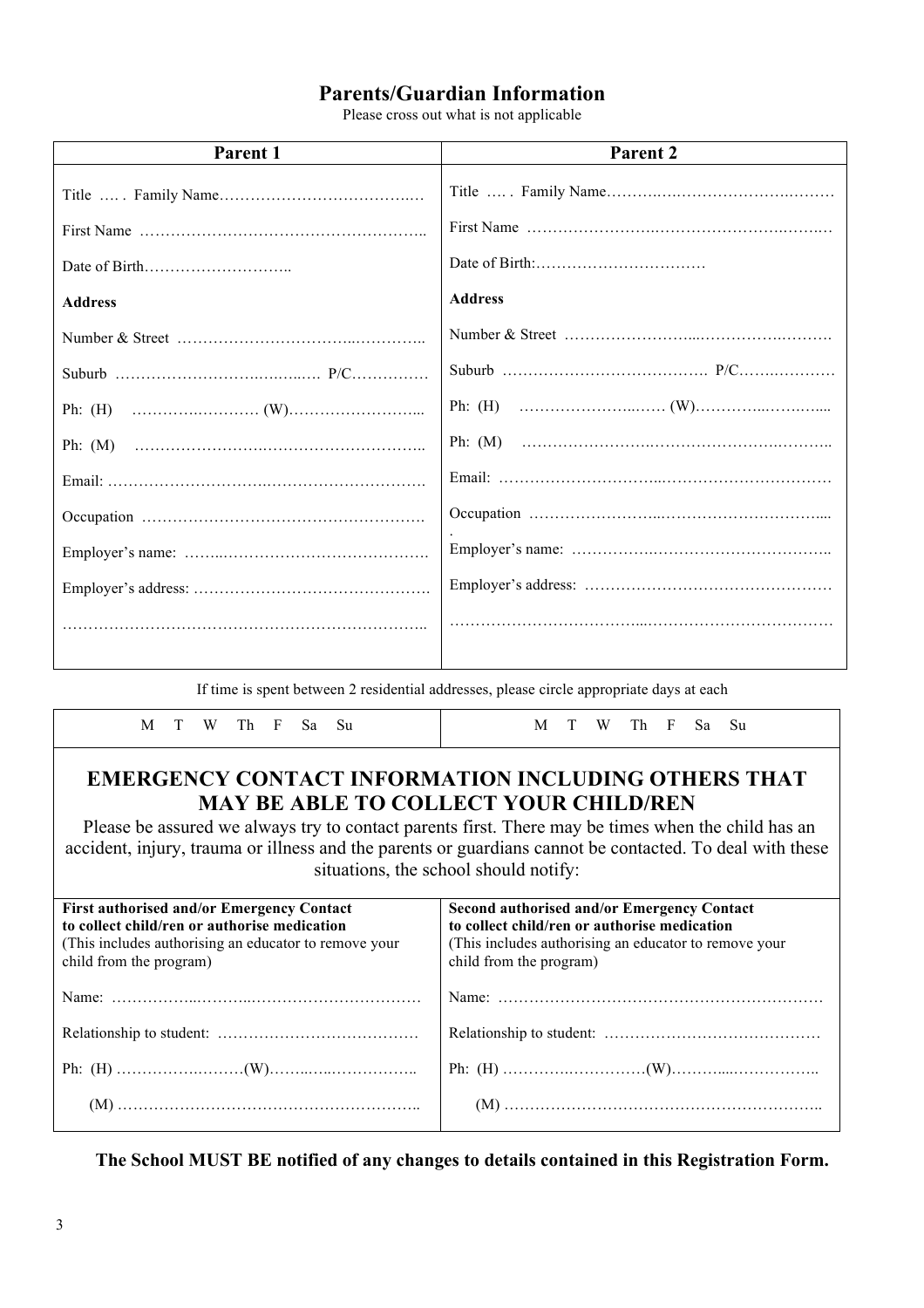### **Collecting the child from Aftercare**

Your consent is required for other people to collect the child from Aftercare on your behalf. Please list the details of those people who can collect the child in the table following. In the event that the child is not collected from Aftercare and the parents or guardians cannot be contacted, this list will also be used to arrange someone to collect the child.

| (This list may be added to or changed throughout the year) |  |  |  |  |
|------------------------------------------------------------|--|--|--|--|
|                                                            |  |  |  |  |
|                                                            |  |  |  |  |
|                                                            |  |  |  |  |
|                                                            |  |  |  |  |
|                                                            |  |  |  |  |
|                                                            |  |  |  |  |
|                                                            |  |  |  |  |
|                                                            |  |  |  |  |
|                                                            |  |  |  |  |
|                                                            |  |  |  |  |
|                                                            |  |  |  |  |
|                                                            |  |  |  |  |
|                                                            |  |  |  |  |
|                                                            |  |  |  |  |
|                                                            |  |  |  |  |
|                                                            |  |  |  |  |
|                                                            |  |  |  |  |
|                                                            |  |  |  |  |
|                                                            |  |  |  |  |
|                                                            |  |  |  |  |

**Details of people who can collect the child**